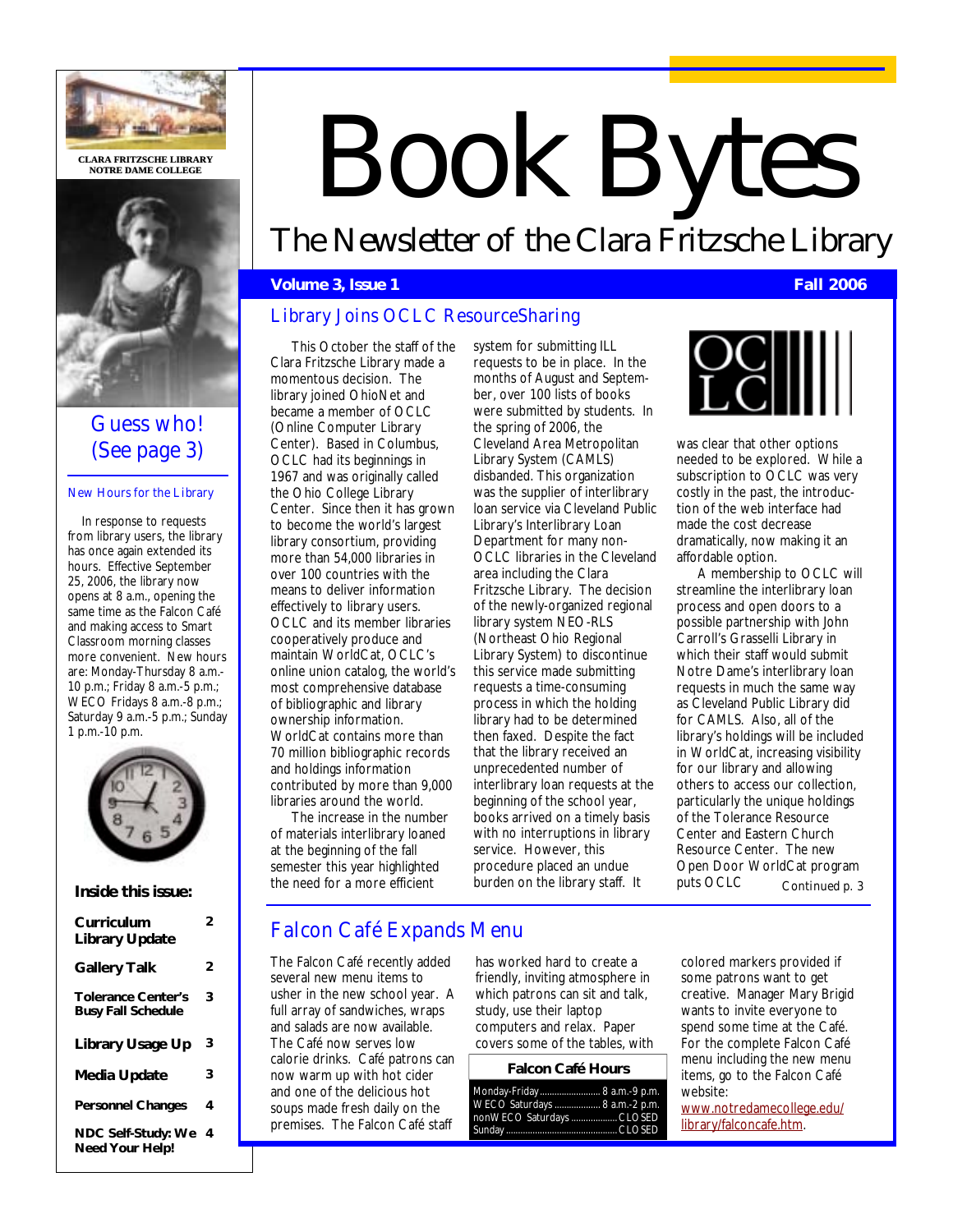## Curriculum Library Update

Many people do not know about a unique collection that we have at the Clara Fritzsche Library. The Curriculum Library is a treasure trove of information for education students, student teachers and elementary, secondary and middle school teachers. It contains over 5,000 student texts, teachers' editions, curriculum guides, kits, posters, games, teacher aids, big books, software and videos. All of the materials in the Curriculum Library circulate and have a three-week loan period. It is the most frequently used area of the collection among alumni of the College, but some

education and graduate students go through most of their college career before finding about this useful resource.

The Curriculum Library was formerly based on the second floor of the library where the Academic Support Center is now. While some people assumed we had disbanded the collection because of the remodeling, this is far from the case. This past year the library has been in the process of organizing the collection in its new home in the northwest corner of the first floor. It is adiacent to the Juvenile Collection which also supports

the education curriculum of the College. Both collections are arranged in the Dewey Classification System in keeping with the practice of most school libraries.

The Curriculum Library collection is also growing. This past summer the library received a large donation of brand new curriculum books from St. Michael the Archangel School in Canton. With the assistance of Sister Regina Alfonso, S.N.D., the library withdrew old and obsolete materials from both the Juvenile and Curriculum collections, making room for the new materials. The new

books are now organized and available for circulation.

The Curriculum Library also has a section of curriculum books withdrawn from the collection plus some general education books and journals available for purchase. Prices are .25 for paperback books, .50 for hardcover books and .10 for journals. If you are an education student or teacher, this is a good way to build up your personal library. Check this section out whenever you're in the library. You never know what you will find!



## Gallery Talk: A Return Engagement for Busy Artist

A frequent exhibitor at the Clara Fritzsche Library, Debra Wuliger returns this November with her latest work, "In the Garden," an installation of fabric hangings. The exhibit explores the idea that God has both male and female qualities and depicts the creative energies produced by the merger of male and female life forces. This show marks the third exhibit of Wuliger's work at the Clara Fritzsche Library. In the fall of 2000 she was one of the exhibitors in "The Many Faces of Mary" exhibit along with Valerie Webb. Since 1996 Wuliger has also helped create the colorful six-foot silk stage curtains at the Hessler Street Fair and she helped make puppets, floats and batik banners for the annual Parade the Circle. In addition to these activities, Wuliger is also one of a select group of visual artists chosen to participate in Young Audiences of Greater Cleveland, a program designed to educate students about the arts through interactive workshops conducted by professional artists. Her return engagement to the Clara

Fritzsche Library for "Sophia Sings" earned her the accolade of Tyrian Artist of the Year 2003, awarded by a non-profit group that works for peace and nonviolence through creativity.

The intervening years between "Sophia Sings" and her upcoming show have been eventful ones for Wuliger and mark some unexpected and serendipitous turns in her artistic and spiritual odyssey. In spring 2004 Wuliger experienced a major shift in her work precipitated when her book club read *Finding Fish*  by Antoine Fisher. Wuliger had worked with inner city children before but wanted to become more involved. This led to her receiving a grant

## Now showing in the Falcon Café: "Explore the Wood"

woodcut prints from Lisa Schonberg's AR 325 Introduction to Printmaking Class: Bethany Elkins • Allie Sheets • Rachel Schneider • Mary Meeks • Heather VonSpeegle • Erin Henry For details, check the Falcon Café website at:

www.notredamecollege.edu/ library/falconcafe.htm

from the Cleveland Foundation for faith-based initiatives and Progress with Paint was born. Wuliger wanted to create something highly visible that would make a lasting impact on the community. Her vision resulted in the transformation of the Helen S. Brown Senior Center in East Cleveland from a drab stone building into a jewel of the community. The front of the building was used as a canvas for an enormous mural painted on 55 four by eight foot panels that told the story of the city and the people who used the Center. Over 75 senior citizens and students from local schools, after school programs and youth groups had a part in the making of the murals during the course of the project. The completion of the panels culminated in an opening celebration at Christ the King Church in East Cleveland which was attended by Bishop Anthony Pilla.

No sooner had Wuliger completed this project than another fell at her feet. Father Philip Rocco of Holy Rosary Church in Little Italy approached **Continued p. 4**  Upcoming Events

**November 9-December 14, 2006** 

**"In the Garden"** an installation of fabric hangings by Debra Wuliger. Opening reception: Thursday, November 9 from 7 to 9 p.m. with a gallery talk at 8 p.m.

**February 8-March 23, 2007 "The 'Tree of Life' Motif..."**  Ukrainian textiles from the private collection of D. Dmytrykiw, curator of the The Ukrainian Museum-Archives of Cleveland. Opening reception: Thursday, February 8 from 5 to 7 p.m.

## **April 5-May 18, 2007 "Honoring the Unseen"** an exhibit of works exploring spiritual

themes, with fiber art incorporating found objects by Leslie Organ, cloth spirits by Melissa O'Grady and hand-rubbed collographs by Alexis Thynne. Opening reception: Thursday, April 5, from 6 to 8 p.m.

**June 7-July 27, 2007 "Alla Prima: Classic Paintings"** works by Charles J. Pinckney. Opening reception: Thursday, June 7 from 5 to 7 p.m.

For more information on these and other library exhibits, contact Karen Zoller at x5267 or kzkoller@ndc.edu.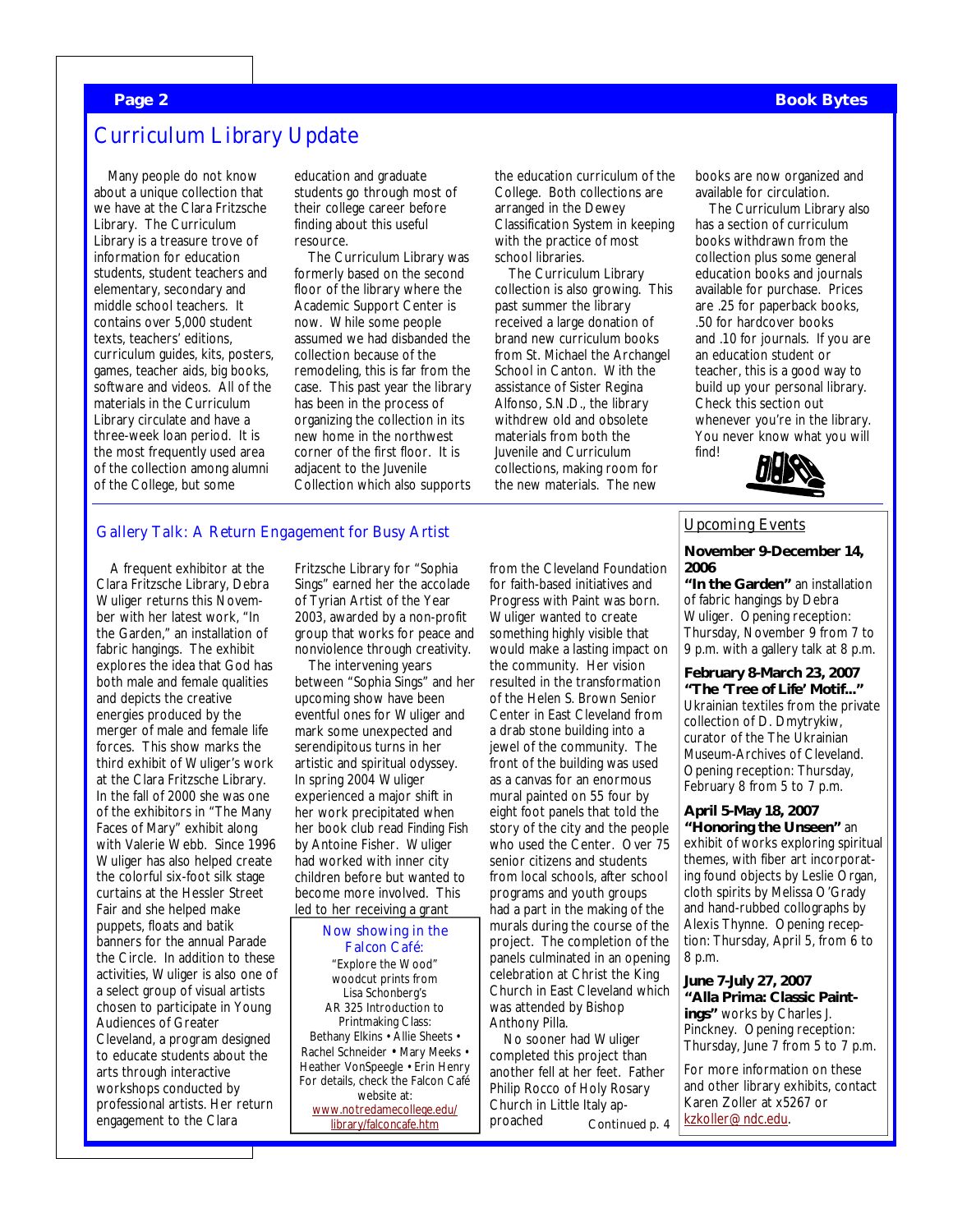## **Volume 3, Issue 1 Page 3**

## Tolerance Resource Center Boasts Busy Fall Schedule

Lately Notre Dame College's Tolerance Resource Center has been in the center of a flurry of activity. In September 2006, 20 faculty members attended a workshop hosted by Teaching History and Ourselves' Director Mark Swain-Fox on teaching the Holocaust in the classroom. This workshop renewed Notre Dame's partnership with this organization. It was held in preparation for the Center's latest programming initiative, a multimedia event co-sponsored by the TRC, Masquers and the NDC Art Department centering around the October 20<sup>th</sup>, 21<sup>st</sup> and 22<sup>nd</sup> showings of the play *And Then They Came for Me,*  based on the life of Holocaust survivor Eva Schloss. The play was written by James Still and directed by NDC theater professor Peter Manos. The wellacted play was performed in

conjunction with question and answer sessions with guest speaker Eva Schloss and the showing of "Coreopsis-Renderings of the Holocaust," an exhibit of pastel drawings of children who perished during the Holocaust by artist and educator Barbara Krahe Powers. The Friday October 20<sup>th</sup> performance filled the Performing Arts Center to capacity, with many Notre Dame students in attendance. It is estimated that nearly 600 people saw the play during its threeday run. For those wanting to read more about Eva's life, the Tolerance Resource Center has *Eva's Story,* written by Eva herself and *The Promise* cowritten with Barbara Powers. "Coreopsis" will run through December 7<sup>th</sup> in the PAC. It may be viewed from noon to 6 p.m. Monday through Friday.

## Tolerance Resource Center Collection Grows

Recently Arlene Fine of *The Cleveland Jewish* News, attended an event sponsored by the Tolerance Resource Center here on campus. Impressed by the work of the Center, she set up a program with the Clara Fritzsche Library in which brand new review copies of books pertaining to the Holocaust and Jewish culture would be donated to the Tolerance Resource Center on an ongoing basis. The library is most thankful for her generosity.

The library is now in the process of cataloging the complete holdings of the Tolerance Resource Center so that its bibliographic records can be included in WorldCat. If you have difficulty finding materials, please ask Karen Zoller for assistance at x5267 or kzoller@ndc.edu. Your patience is appreciated.



*Eva Geiringer Schloss* 



## Mystery Photo

**If you can identify the person pictured pictured the person pictured on the first page of** this newsletter, send your answer to **kzoller@ndc.edu kzoller@ndc.edukzoller@ndc.edu. The first person to correctly identify correctly identify this woman will this woman will will**  receive a \$10.00 gift certificate to the **Falcon Café. Falcon Café.**

## Remember to Recycle

In addition to recycling aluminum cans, and plastic and glass bottles, the library now recycles paper. Please put copy paper, catalogs or computer printouts in the green bin next to the first floor copier. Place bottles and cans in the red bin on the first floor by the main entrance and the blue bin in the second floor lounge area.



# **WorldCat<sup>®</sup>**

**OCLC—from pg. 1** library holdings in the results of web search sites such as Google and Yahoo!, allowing users outside the library environment to discover library-owned resources at places where many people start a search. In addition to this, as an added bonus, the library will be reimbursed for any materials borrowed from our library through interlibrary loan. Membership to OhioNet allows the library to receive a discounted rate for its OCLC subscription and free OCLC training. It will also provide increased staff development and networking opportunities for the library staff, enabling it to keep pace with rapid changes in the library field.

## Library Usage Up, Collection Grows

A reading of the library's latest annual report reveals good news. In Fiscal Year 2005- 2006 circulation increased 14.9% from the previous year, reference inquiries were up 4.7% from FY 2004-2005 and interlibrary loan requests increased 27% from the year before. The library's circulating collection is also growing. Many new books in nursing, medicine, intelligence analysis and history have recently been added to the library's holdings. Stop by and check out these new arrivals. As always, the library welcomes your input regarding collection development. Send your suggestions to Karen Zoller via the library mailbox or e-mail kzoller@ndc.edu.



# Media Update

This past year there have been many changes in the handling of Media Services on campus. Please refer to this guide when requesting media services:

**Deb Sheren**—Media Services (equipment set-ups, troubleshooting)

**IT Department**—Smart Classroom set-ups, troubleshooting

**Maintenance Department**—supplies for Smart Classroom (wipes and dry markers for whiteboard)

**Library**—viewing or listening to audio-visual reserve materials that are in-library-use only, checking out or ordering audio-visual materials (videos, DVDs, audiotapes, etc.).

*Your cooperation is appreciated!*